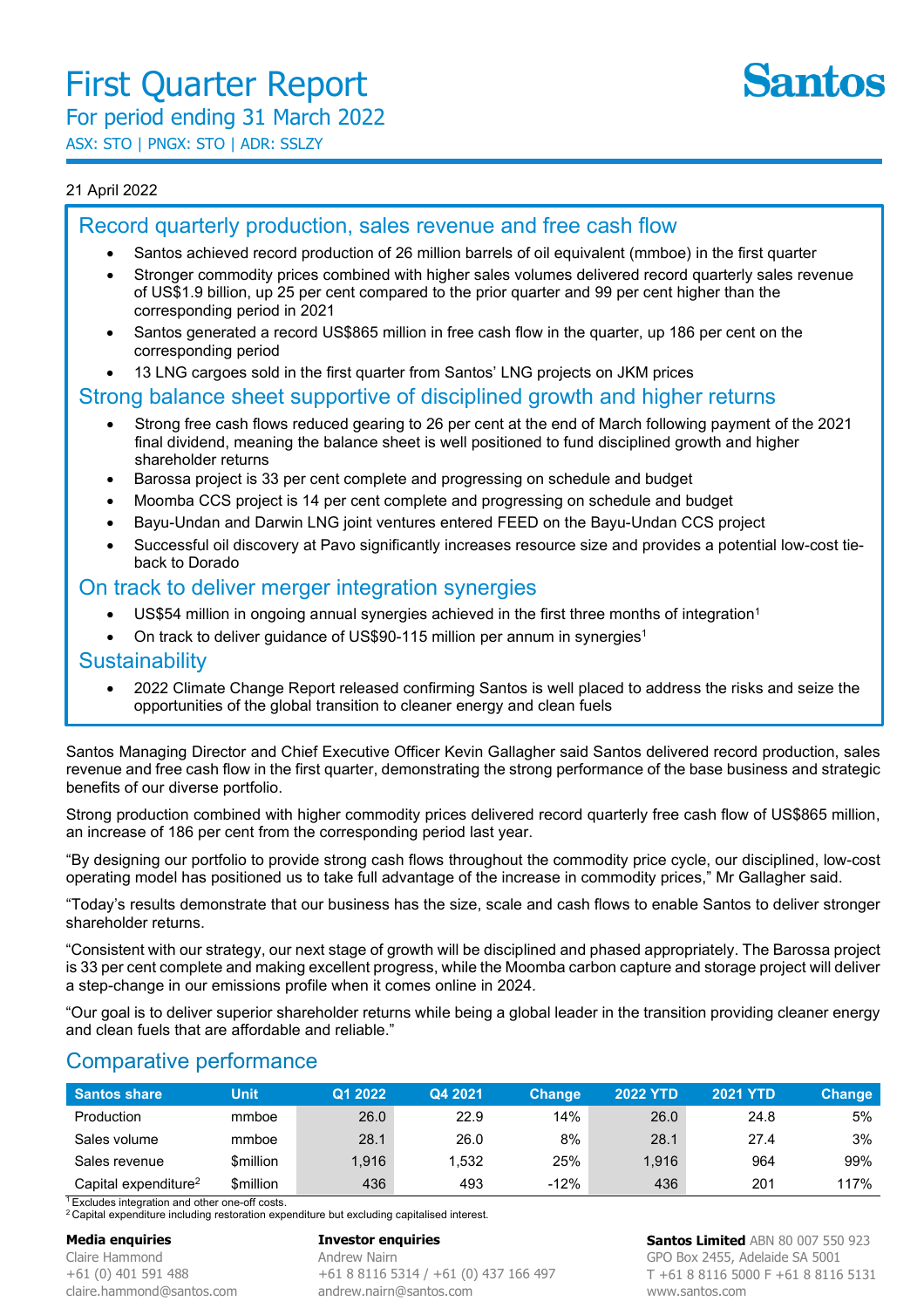

## Sales volumes

| <b>Product</b>              | <b>Unit</b> | Q1 2022 | Q4 2021 | Q1 2021 | <b>2022 YTD</b> | <b>2021 YTD</b> |
|-----------------------------|-------------|---------|---------|---------|-----------------|-----------------|
| <b>LNG</b>                  | 000 t       | 1,541.8 | 1,107.9 | 1.327.6 | 1,541.8         | 1,327.6         |
| Domestic sales gas & ethane | PJ          | 50.8    | 62.5    | 62.9    | 50.8            | 62.9            |
| Crude oil                   | $000$ bbls  | 2,730.9 | 2,781.5 | 1.713.5 | 2.730.9         | 1,713.5         |
| Condensate                  | $000$ bbls  | 1,625.6 | 1.651.6 | 1,781.3 | 1.625.6         | 1,781.3         |
| <b>LPG</b>                  | 000t        | 51.1    | 50.5    | 64.3    | 51.1            | 64.3            |
| <b>Sales</b>                |             |         |         |         |                 |                 |
| Own product                 | mmboe       | 23.9    | 21.3    | 22.8    | 23.9            | 22.8            |
| Third-party                 | mmboe       | 4.2     | 4.7     | 4.6     | 4.2             | 4.6             |
| <b>Total sales volume</b>   | mmboe       | 28.1    | 26.0    | 27.4    | 28.1            | 27.4            |

First quarter sales volumes were higher than the prior quarter primarily due to completion of the Oil Search merger in December 2021, partially offset by lower domestic gas volumes in Western Australia and expected natural field decline at Bayu-Undan.

## Sales revenues

| <b>Product</b>              | <b>Unit</b>                   | Q1 2022 | Q4 2021 | Q1 2021 | <b>2022 YTD</b> | <b>2021 YTD</b> |
|-----------------------------|-------------------------------|---------|---------|---------|-----------------|-----------------|
| <b>LNG</b>                  | \$million                     | 1,116   | 791     | 427     | 1,116           | 427             |
| Domestic sales gas & ethane | <b>\$million</b>              | 281     | 324     | 285     | 281             | 285             |
| Crude oil                   | <b>\$million</b>              | 309     | 240     | 107     | 309             | 107             |
| Condensate                  | <b>\$million</b>              | 170     | 135     | 108     | 170             | 108             |
| <b>LPG</b>                  | \$million                     | 40      | 42      | 37      | 40              | 37              |
| <b>Sales</b>                |                               |         |         |         |                 |                 |
| Own product                 | <b>\$million</b>              | 1,661   | 1,293   | 779     | 1,661           | 779             |
| Third-party                 | <b>\$million</b>              | 255     | 239     | 185     | 255             | 185             |
| <b>Total sales revenue</b>  | <b><i><u>Smillion</u></i></b> | 1,916   | 1,532   | 964     | 1,916           | 964             |
| Third-party purchase costs  | <b>\$million</b>              | 208     | 152     | 157     | 208             | 157             |

First quarter sales revenues were a record and 25 per cent higher than the prior quarter reflecting the Oil Search merger and higher gas, LNG and oil prices.

## Average realised prices

| <b>Product</b>      | <b>Unit</b>    | Q1 2022 | Q4 2021 | Q1 2021 | <b>2022 YTD</b> | <b>2021 YTD</b> |
|---------------------|----------------|---------|---------|---------|-----------------|-----------------|
| LNG price           | US\$/mmBtu     | 13.77   | 13.64   | 6.12    | 13.77           | 6.12            |
| Domestic gas price  | <b>US\$/GJ</b> | 5.54    | 5.19    | 4.54    | 5.54            | 4.54            |
| East coast domestic | US\$/GJ        | 6.37    | 6.31    | 5.32    | 6.37            | 5.32            |
| West coast domestic | US\$/GJ        | 5.03    | 4.61    | 4.18    | 5.03            | 4.18            |
| Crude oil price     | US\$/bbl       | 113.09  | 86.32   | 62.29   | 113.09          | 62.29           |
| Condensate price    | US\$/bbl       | 104.63  | 80.91   | 60.41   | 104.63          | 60.41           |
| LPG price           | US\$/t         | 776.47  | 831.20  | 581.26  | 776.47          | 581.26          |

The average realised LNG price was higher than the prior quarter reflecting the linkage of sales contracts to an improving lagged Japan Customs-cleared Crude (JCC) price and higher JKM spot prices. Three-month lagged JCC averaged US\$80/bbl in the first quarter compared to US\$73/bbl in the fourth quarter of 2021. Santos' LNG projects shipped 60 cargoes in the first quarter, of which 7 spot cargoes (Darwin LNG 4, PNG LNG 3) and 6 contracted GLNG cargoes were sold at JKM prices.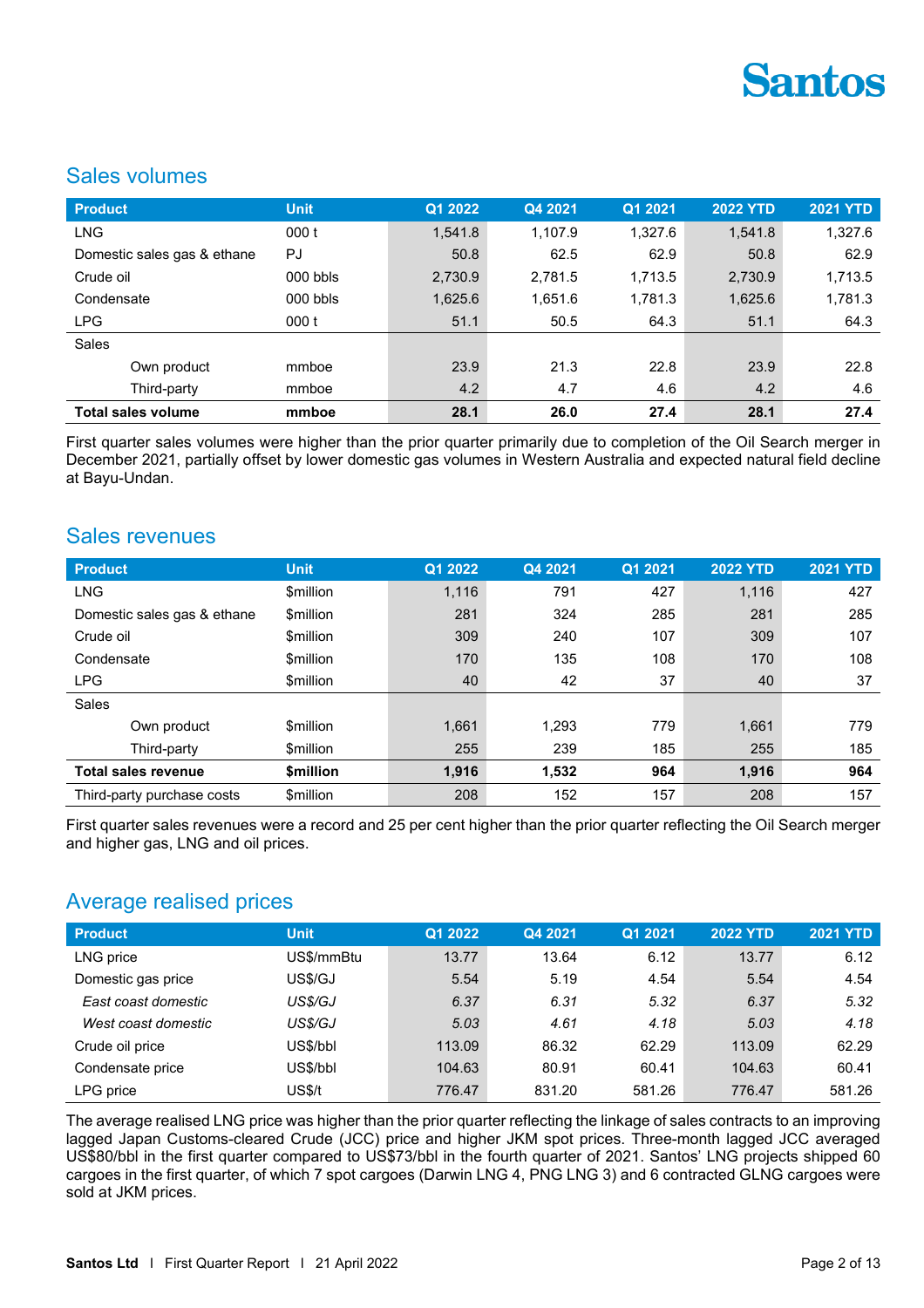

## Production by asset

| <b>Asset</b>                     | <b>Unit</b> | Q1 2022 | Q4 2021 | Q1 2021 | <b>2022 YTD</b> | <b>2021 YTD</b> |
|----------------------------------|-------------|---------|---------|---------|-----------------|-----------------|
| Western Australia                | mmboe       | 6.5     | 8.5     | 8.1     | 6.5             | 8.1             |
| Cooper Basin                     | mmboe       | 3.5     | 3.6     | 4.0     | 3.5             | 4.0             |
| Queensland & NSW                 | mmboe       | 3.4     | 3.5     | 3.3     | 3.4             | 3.3             |
| <b>PNG</b>                       | mmboe       | 10.6    | 4.9     | 3.1     | 10.6            | 3.1             |
| Northern Australia & Timor-Leste | mmboe       | 2.0     | 2.4     | 6.3     | 2.0             | 6.3             |
| <b>Total production</b>          | mmboe       | 26.0    | 22.9    | 24.8    | 26.0            | 24.8            |

## Production by product

| <b>Product</b>              | <b>Unit</b> | Q1 2022 | Q4 2021 | Q1 2021 | <b>2022 YTD</b> | <b>2021 YTD</b> |
|-----------------------------|-------------|---------|---------|---------|-----------------|-----------------|
| Sales gas to LNG plant      | PJ          | 81.9    | 56.8    | 68.8    | 81.9            | 68.8            |
| Domestic sales gas & ethane | PJ          | 46.8    | 56.5    | 58.4    | 46.8            | 58.4            |
| Crude oil                   | $000$ bbls  | 2.134.3 | 1.938.5 | 1.063.8 | 2.134.3         | 1,063.8         |
| Condensate                  | $000$ bbls  | 1.513.8 | 1.175.1 | 1.494.6 | 1.513.8         | 1.494.6         |
| <b>LPG</b>                  | 000 t       | 40.5    | 45.4    | 60.7    | 40.5            | 60.7            |
| <b>Total production</b>     | mmboe       | 26.0    | 22.9    | 24.8    | 26.0            | 24.8            |

First quarter production was a record and higher than the prior quarter primarily due to completion of the Oil Search merger in December 2021, partially offset by expected natural field decline at Bayu-Undan and lower domestic gas volumes in Western Australia due to reduced customer nominations.

A data worksheet containing unaudited quarterly sales, revenue, production and capital expenditure tables in Excel format is available on Santos' website.

## 2022 Guidance

All guidance for 2022 is maintained, as shown in the table below. Guidance assumes current equity interest in all assets.

| 2022 Guidance item                                                 | <b>Guidance</b>            |
|--------------------------------------------------------------------|----------------------------|
| Production                                                         | 100-110 mmboe              |
| Sales volumes                                                      | 110-120 mmboe              |
| Capital expenditure – base including restoration                   | $\sim$ \$1.100 million     |
| Capital expenditure – major projects                               | $~51,150-1,300$ million    |
| Capital expenditure – contingent major projects, subject to $FID1$ | Up to $\sim$ \$400 million |
| Upstream production costs                                          | \$8.00-8.50/boe            |

<sup>1</sup> Unsanctioned projects contingent amount of up to ~\$400 million for Dorado phase 1 and Pikka phase 1 (subject to FID).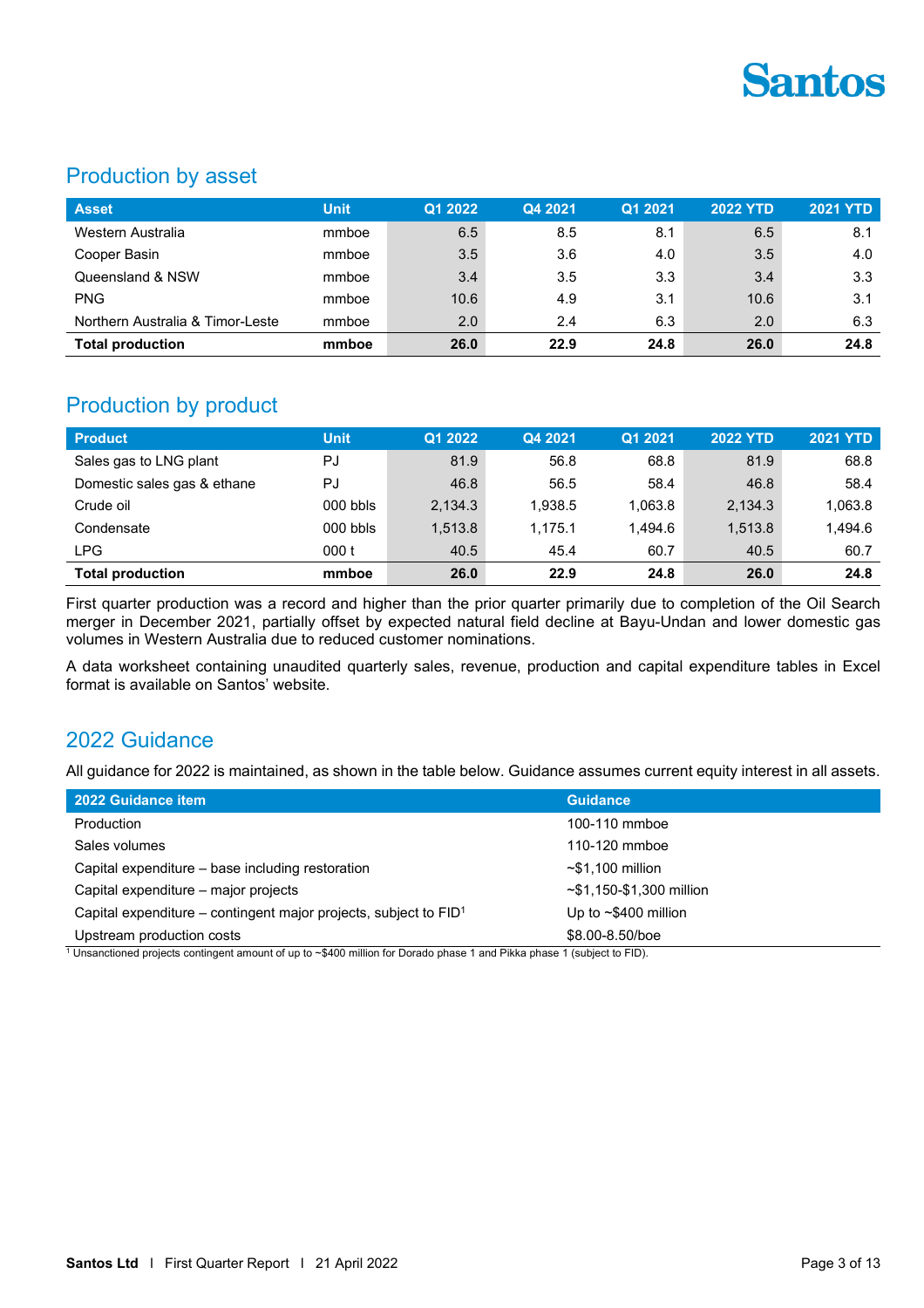

#### Western Australia

| <b>Santos share</b>        | <b>Unit</b>                   | Q1 2022 | Q4 2021 | Q1 2021 | <b>2022 YTD</b> | <b>2021 YTD</b> |
|----------------------------|-------------------------------|---------|---------|---------|-----------------|-----------------|
| Sales volume               |                               |         |         |         |                 |                 |
| Sales gas                  | PJ                            | 31.4    | 40.5    | 42.4    | 31.4            | 42.4            |
| Condensate                 | 000 bbls                      | 194.3   | 380.2   | 319.6   | 194.3           | 319.6           |
| Crude oil                  | $000$ bbls                    | 1,424.1 | 1,328.3 |         | 1,424.1         |                 |
| <b>Total sales volume</b>  | mmboe                         | 7.0     | 8.6     | 7.6     | 7.0             | 7.6             |
| <b>Total sales revenue</b> | <b><i><u>Smillion</u></i></b> | 349     | 337     | 196     | 349             | 196             |
| <b>Production</b>          |                               |         |         |         |                 |                 |
| Sales gas                  | PJ                            | 30.4    | 40.0    | 42.3    | 30.4            | 42.3            |
| Condensate                 | 000 bbls                      | 259.3   | 299.2   | 346.7   | 259.3           | 346.7           |
| Crude oil                  | $000$ bbls                    | 1,009.8 | 1,265.1 | 473.4   | 1,009.8         | 473.4           |
| <b>Total production</b>    | mmboe                         | 6.5     | 8.5     | 8.1     | 6.5             | 8.1             |
| Capital expenditure        | <b>\$million</b>              | 89      | 80      | 44      | 89              | 44              |

Domestic gas production and sales were lower than the prior quarter due to an outage at a major customer and lower spot sales. Santos' average realised domestic gas price in WA increased to over US\$5/GJ in the quarter.

Oil production was lower than the prior quarter due to natural decline of infill wells, partially offset by higher production uptime on the Ningaloo Vision and Pyrenees FPSOs.   

The Spartan project continued to make good progress in support of developing additional reserves back to Varanus Island. The project is on track to start-up in early 2023, with successful completion of the first offshore subsea campaign in the first quarter.

In the Bedout Basin, the Pavo-1 exploration well made a material oil discovery 46 kilometres east of the Dorado field. The discovery could add significant value to the Dorado project through a potential low-cost tie-back to the proposed Dorado facility. For more information, refer to Santos' ASX announcement of 23 March 2022.

Following the success at Pavo, the drilling rig moved to the Apus-1 well location, approximately 30 kilometres from Dorado. The well was drilled to final total depth of approximately 2,900 metres and while hydrocarbons were observed in the well, a commercial hydrocarbon pool was not discovered. The well will be plugged and decommissioned.

The Dorado development FEED continued during the quarter targeting FID-ready in the second half of the year. The initial phase of development will involve gas reinjection to maximise liquids recovery ahead of a second phase of gas export from the field. This future phase of gas export offers backfill supply to Santos' existing domestic gas infrastructure in Western Australia. In early April, the Dorado joint venture accepted the production licence offered by NOPTA while stage 2 assessment of the Offshore Project Proposal (OPP) is progressing.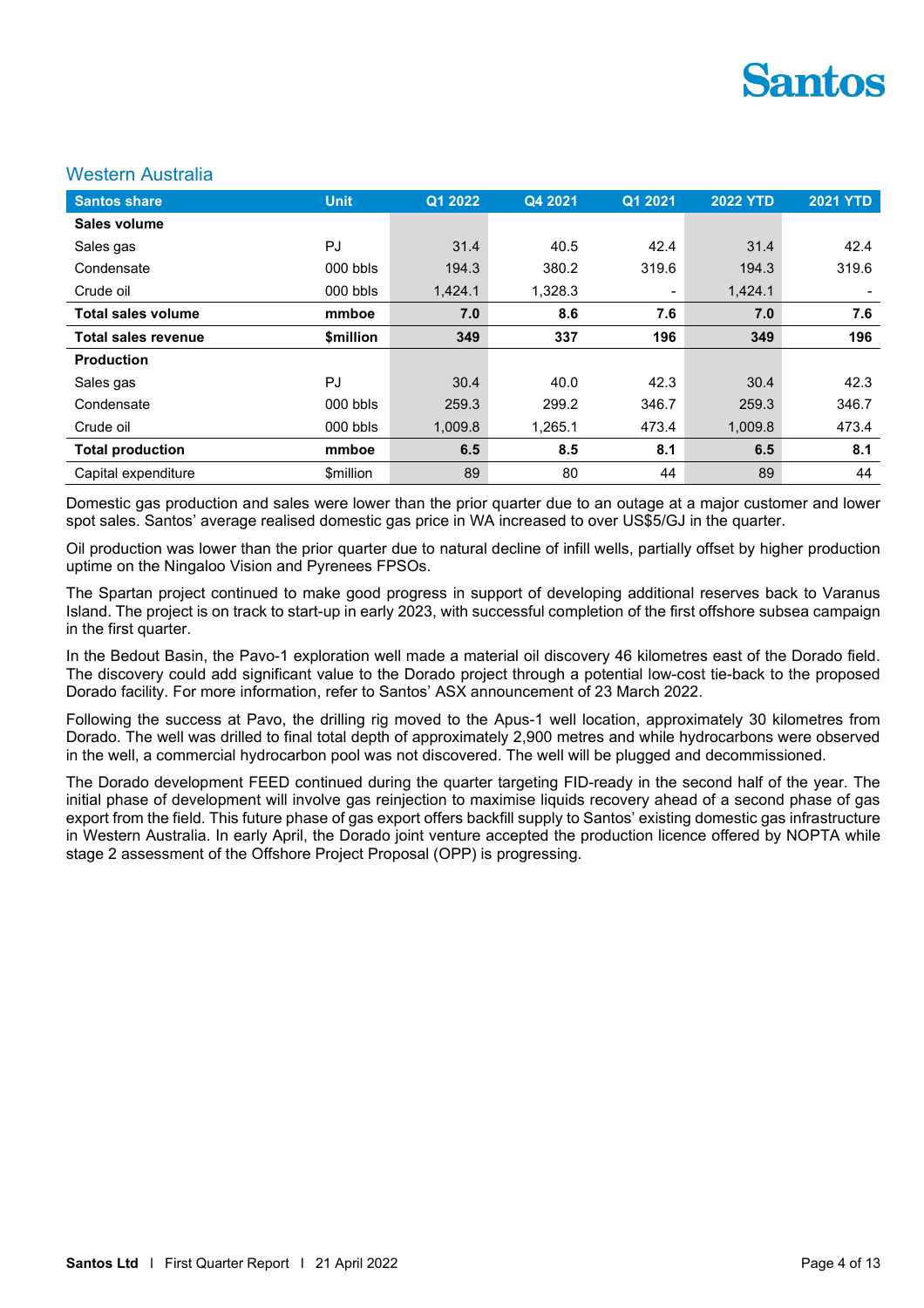# Santos

#### Cooper Basin

| <b>Santos share</b>               | <b>Unit</b> | Q1 2022 | Q4 2021 | Q1 2021 | <b>2022 YTD</b> | <b>2021 YTD</b> |
|-----------------------------------|-------------|---------|---------|---------|-----------------|-----------------|
| <b>Sales volume</b>               |             |         |         |         |                 |                 |
| Sales gas and ethane <sup>1</sup> | PJ          | 15.0    | 15.5    | 18.6    | 15.0            | 18.6            |
| Condensate $1$                    | 000 bbls    | 397.6   | 402.3   | 388.5   | 397.6           | 388.5           |
| LPG <sup>1</sup>                  | 000t        | 38.6    | 39.8    | 38.0    | 38.6            | 38.0            |
| Crude oil                         |             |         |         |         |                 |                 |
| Own product                       | 000 bbls    | 471.0   | 1,035.0 | 632.7   | 471.0           | 632.7           |
| Third-party                       | 000 bbls    | 346.8   | 222.1   | 1,079.7 | 346.8           | 1,079.7         |
| Total                             | $000$ bbls  | 817.8   | 1,257.1 | 1,712.4 | 817.8           | 1,712.4         |
|                                   |             |         |         |         |                 |                 |
| <b>Total sales volume</b>         | mmboe       | 4.1     | 4.6     | 5.6     | 4.1             | 5.6             |
| <b>Total sales revenue</b>        | \$million   | 237     | 253     | 222     | 237             | 222             |
| <b>Production</b>                 |             |         |         |         |                 |                 |
| Sales gas and ethane              | PJ          | 14.5    | 14.8    | 16.6    | 14.5            | 16.6            |
| Condensate                        | 000 bbls    | 215.0   | 237.8   | 270.1   | 215.0           | 270.1           |
| <b>LPG</b>                        | 000t        | 31.4    | 33.5    | 35.6    | 31.4            | 35.6            |
| Crude oil                         | $000$ bbls  | 578.1   | 545.8   | 589.3   | 578.1           | 589.3           |
| <b>Total production</b>           | mmboe       | 3.5     | 3.6     | 4.0     | 3.5             | 4.0             |

 $1$  Sales volumes include own product and third-party volumes.

Cooper Basin production was slightly lower than the previous quarter due to natural field decline and weather impacts from increased rainfall causing delays to the development program. Oil production was 6 per cent higher than the previous quarter due to new wells in the Limestone Creek area and an improvement in downtime.

Twelve gas wells were drilled and five connected across the Cooper Basin in the first quarter. The well count was lower than plan due to significant rainfall events across the Cooper Basin during the first quarter.

The initial horizontal drilling program was completed in the quarter with all oil wells successfully landed in the reservoir target and the program delivered below budget. Frostillicus-2 was the longest horizontal oil well drilled by Santos in the Cooper Basin and is currently the strongest oil producer in the Basin. A well in the Granite Wash was successfully stimulated with 12 stages and the well is now on flow back.

Following FID in November 2021, the Moomba CCS project is 14 per cent complete and progressing on budget and schedule for first injection of CO2 in 2024. Key procurement packages have been awarded and are progressing as planned.

The Moomba CCS project is an important enabler for the production of hydrogen. Engineering, commercial and marketing studies are progressing on the Moomba hydrogen project with the goal of positioning the project as Australia's lowest cost and one of the largest commercial hydrogen opportunities. A FEED-entry decision is targeted in 2022.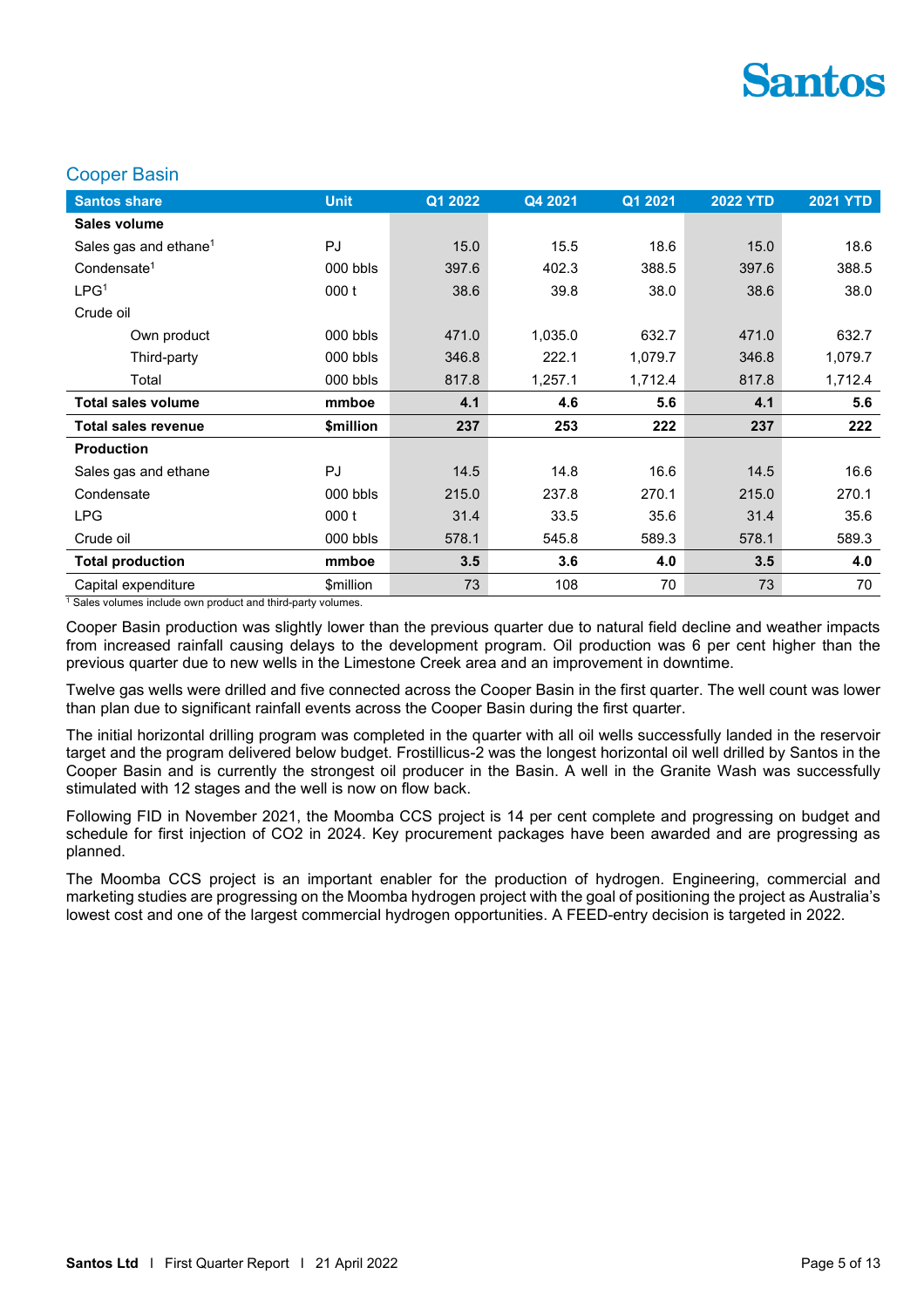

#### Queensland & NSW

| <b>Santos share</b>                 | <b>Unit</b>                   | Q1 2022 | Q4 2021 | Q1 2021 | <b>2022 YTD</b> | <b>2021 YTD</b> |
|-------------------------------------|-------------------------------|---------|---------|---------|-----------------|-----------------|
| Sales volume                        |                               |         |         |         |                 |                 |
| <b>GLNG Joint Venture</b>           |                               |         |         |         |                 |                 |
| <b>LNG</b>                          | 000 t                         | 446.9   | 512.1   | 471.2   | 446.9           | 471.2           |
| Domestic contracts                  | PJ                            | 0.4     | 0.8     | 0.2     | 0.4             | 0.2             |
| Eastern Qld (non-GLNG) <sup>1</sup> | PJ                            | 4.0     | 4.7     | 4.3     | 4.0             | 4.3             |
| Total sales volume <sup>2</sup>     | mmboe                         | 4.9     | 5.8     | 5.2     | 4.9             | 5.2             |
| Total sales revenue <sup>2</sup>    | <b><i><u>Smillion</u></i></b> | 375     | 302     | 167     | 375             | 167             |
| <b>Production</b>                   |                               |         |         |         |                 |                 |
| <b>GLNG Joint Venture</b>           | PJ                            | 15.5    | 15.8    | 15.1    | 15.5            | 15.1            |
| Eastern Qld (non-GLNG) <sup>1</sup> | PJ                            | 4.1     | 4.1     | 4.0     | 4.1             | 4.0             |
| <b>NSW</b>                          | PJ                            | 0.3     | 0.3     | 0.2     | 0.3             | 0.2             |
| Total production <sup>2</sup>       | mmboe                         | 3.4     | 3.5     | 3.3     | 3.4             | 3.3             |
| Capital expenditure                 | \$million                     | 32      | 71      | 38      | 32              | 38              |

 $1$ <sup>1</sup> Combabula, Scotia (Santos legacy domestic volumes), Spring Gully and Denison. 2 Total sales volume, sales revenue and production include sales gas from NSW assets.

| <b>GLNG operational data (gross)</b>      | <b>Unit</b> | Q1 2022 | Q4 2021 | Q1 2021 | <b>2022 YTD</b> | <b>2021 YTD</b> |
|-------------------------------------------|-------------|---------|---------|---------|-----------------|-----------------|
| Sales gas to domestic market <sup>1</sup> | PJ          | 11      | 13      | 11      | 11              |                 |
| $LNG$ produced <sup>2</sup>               | 000t        | 1,520   | 1,510   | 1,569   | 1,520           | 1,569           |
| Sales gas to LNG plant                    |             |         |         |         |                 |                 |
| GLNG equity gas                           | PJ          | 53      | 52      | 51      | 53              | 51              |
| Santos portfolio gas                      | PJ          | 13      | 13      | 13      | 13              | 13              |
| Third-party                               | PJ          | 26      | 33      | 31      | 26              | 31              |
| Total sales gas to LNG plant              | PJ          | 92      | 98      | 95      | 92              | 95              |
| LNG cargoes shipped                       |             | 25      | 29      | 26      | 25              | 26              |

 $1$  Includes APLNG equity share of Fairview, Arcadia and Roma East.<br><sup>2</sup> Includes LNG produced from GLNG equity gas, Santos portfolio gas and third-party quantities.

Gross GLNG operated upstream sales gas production reached 695 TJ/day at the end of the first quarter. In the Arcadia field, production continues to build with facility upgrades delivering 103 TJ/day in March. Scotia increased slightly to 78 TJ/d through continued field optimisation efforts. Roma increased to greater than 200 TJ/d with continued growth and optimisation of development wells, while production at Fairview was steady quarter-on-quarter at 317 TJ/d.

Seventy-four wells were drilled and forty-five were connected across the GLNG acreage in the first quarter.

During the quarter, work continued on the Arcadia Valley Phase 2 project with awarding and contracting of facility packages, mobilisation of crews to begin construction of well pads and access tracks, and the drilling of the first of approximately 200 wells. Facility civils earthworks and pilling activities are well underway. Santos' share of capital expenditure is approximately \$90 million with the first well expected online in the second half of 2022.

Santos' share of non-operated Eastern Queensland production was consistent with the prior quarter.

In January, the deadline passed for any further appeals of the NSW Independent Planning Commission's development consent for the Narrabri Gas Project.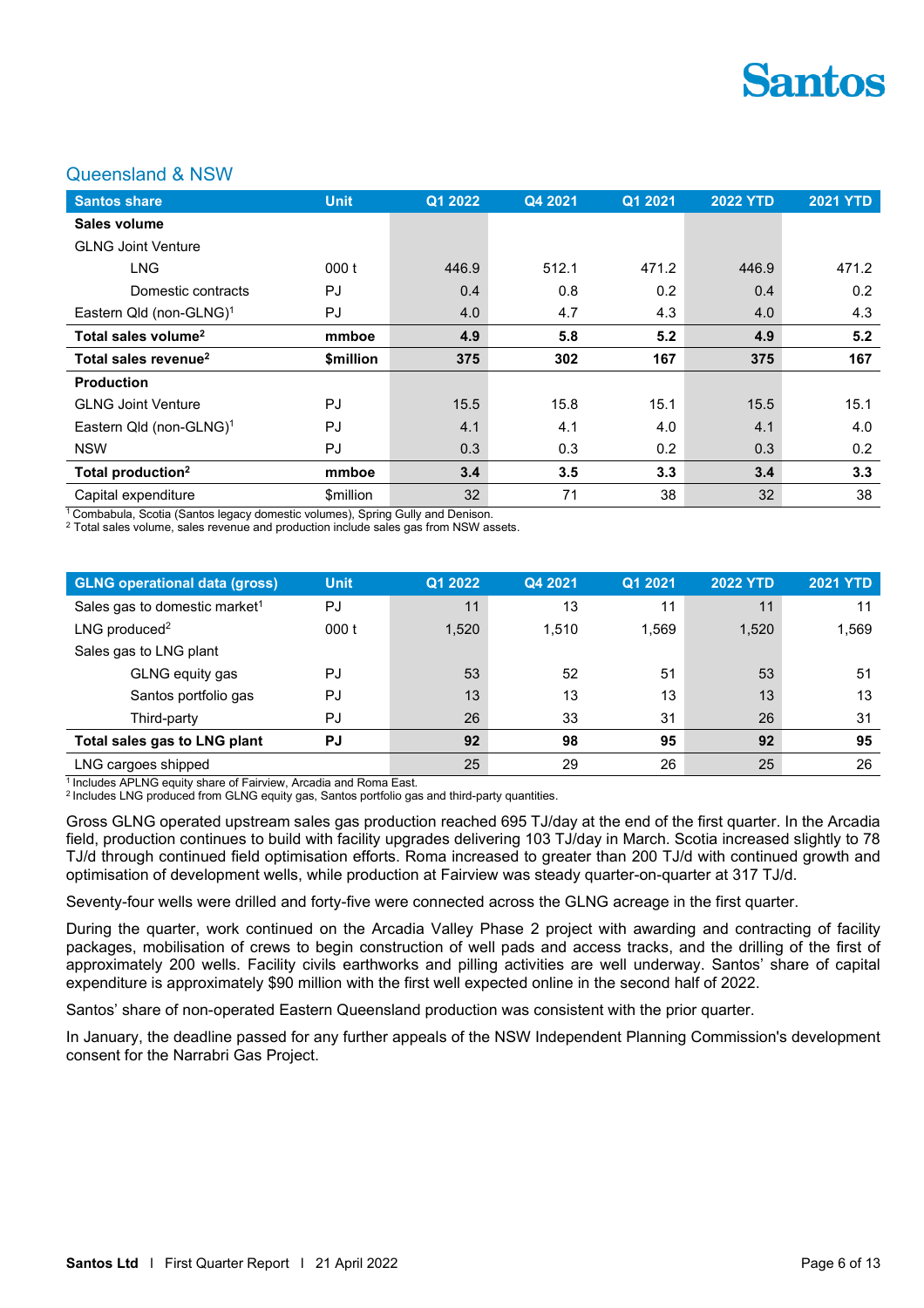

#### PNG

| <b>Santos share</b>           | <b>Unit</b> | Q1 2022 | Q4 2021 | Q1 2021 | <b>2022 YTD</b> | <b>2021 YTD</b> |
|-------------------------------|-------------|---------|---------|---------|-----------------|-----------------|
| Sales volume                  |             |         |         |         |                 |                 |
| <b>PNG LNG</b>                |             |         |         |         |                 |                 |
| LNG <sup>1</sup>              | 000t        | 913.4   | 383.5   | 270.8   | 913.4           | 270.8           |
| Condensate                    | 000 bbls    | 874.8   | 576.7   | 341.3   | 874.8           | 341.3           |
| Crude oil                     | $000$ bbls  | 489.0   | 196.1   | 1.2     | 489.0           | 1.2             |
| <b>Total sales volume</b>     | mmboe       | 10.1    | 4.5     | 2.9     | 10.1            | 2.9             |
| Total sales revenue           | \$million   | 759     | 295     | 119     | 759             | 119             |
| <b>Production</b>             |             |         |         |         |                 |                 |
| <b>PNG LNG</b>                |             |         |         |         |                 |                 |
| Sales gas to LNG <sup>1</sup> | <b>PJ</b>   | 54.0    | 25.9    | 16.6    | 54.0            | 16.6            |
| Condensate                    | $000$ bbls  | 842.8   | 419.1   | 290.8   | 842.8           | 290.8           |
| Crude oil                     | $000$ bbls  | 546.4   | 127.5   | 1.1     | 546.4           | 1.1             |
| <b>Total production</b>       | mmboe       | 10.6    | 4.9     | 3.1     | 10.6            | 3.1             |
| Capital expenditure           | \$million   | 48      | 24      | 3       | 48              | 3               |

<sup>1</sup> Includes SE Gobe.

| <b>PNG LNG operational data (gross)</b> | <b>Unit</b> | Q1 2022 | Q4 2021 | Q1 2021 | <b>2022 YTD</b> | <b>2021 YTD</b> |
|-----------------------------------------|-------------|---------|---------|---------|-----------------|-----------------|
| <b>Production</b>                       |             |         |         |         |                 |                 |
| LNG                                     | 000t        | 2,165   | 2,170   | 2,090   | 2,165           | 2,090           |
| Sales gas to LNG plant                  | PJ          | 128     | 129     | 124     | 128             | 124             |
| Condensate <sup>1</sup>                 | $000$ bbls  | 1.982   | 2.065   | 2.149   | 1.982           | 2.149           |
| Sales gas (SE Gobe) <sup>2</sup>        | PJ          | 3       | 3       | 2       | 3               |                 |
| LNG cargoes shipped                     |             | 28      | 28      | 26      | 28              | 26              |

<sup>1</sup> Measured at the Kutubu entry point.

<sup>2</sup> Purchased by PNG LNG.

Santos' interest in PNG LNG increased to 42.5 per cent in December 2021 following completion of the Oil Search merger.

Strong production at PNG LNG was maintained during the first quarter with the plant operating at an annualised rate of 8.8 mtpa. The project shipped 28 cargoes in the quarter, of which three were sold at JKM spot prices.

The coiled tubing campaign in the Moran field was completed with Moran 15ST2 returning to production at expected rates after being offline for more than a year.

The Papua LNG project continued to progress technical and commercial, regulatory, social and environmental activities, with pre-FEED activities progressing well in support of a FEED-entry decision targeted later in 2022.

The P'nyang Gas Agreement was successfully executed between the PRL3 joint venture partners and the Government of PNG on 22 February 2022. This agreement provides a framework for the future development of the P'nyang project.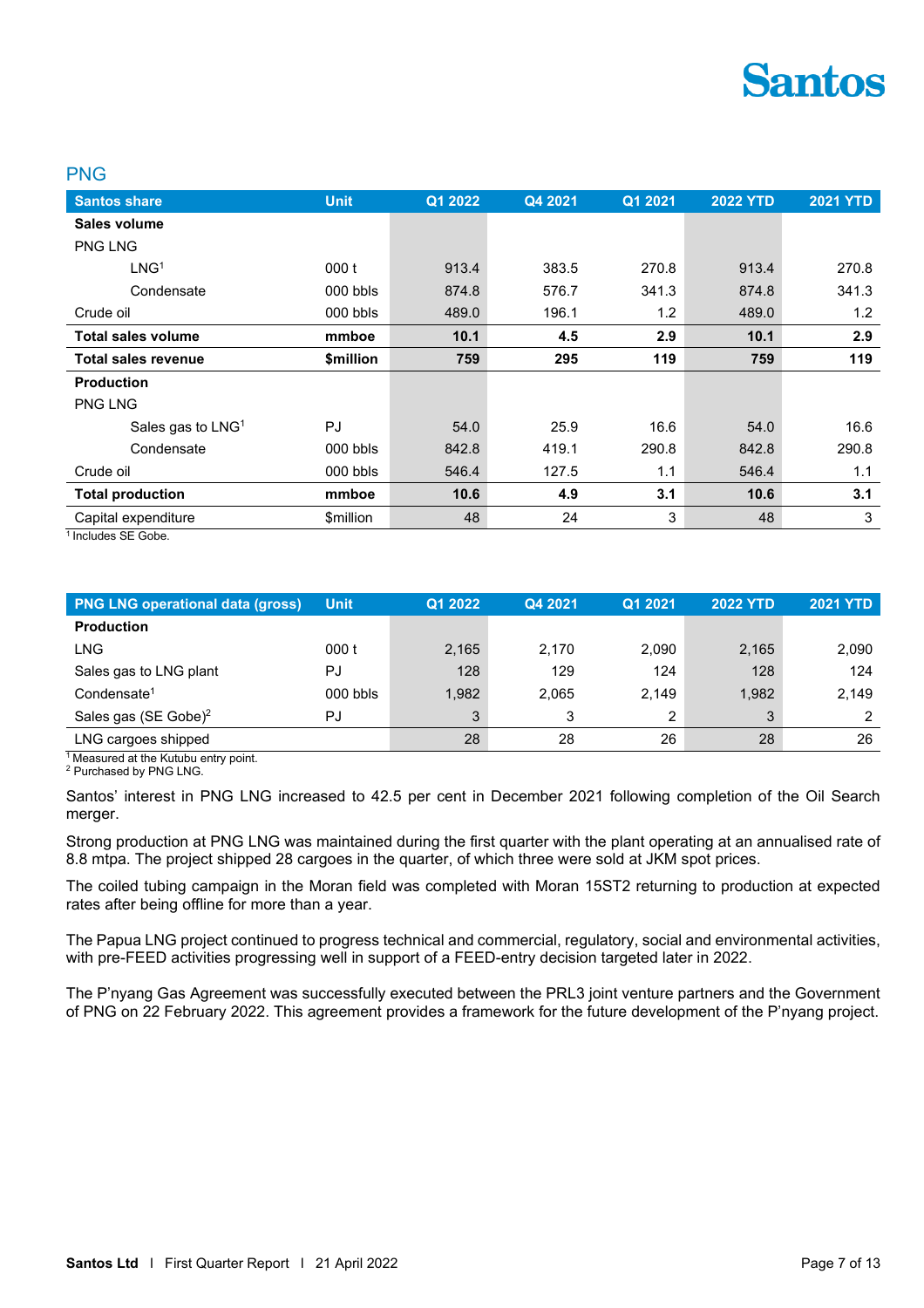

#### Northern Australia & Timor-Leste

| <b>Santos share</b>        | <b>Unit</b> | Q1 2022 | Q4 2021 | Q1 2021 | <b>2022 YTD</b> | <b>2021 YTD</b> |
|----------------------------|-------------|---------|---------|---------|-----------------|-----------------|
| Sales volume               |             |         |         |         |                 |                 |
| Darwin LNG                 |             |         |         |         |                 |                 |
| <b>LNG</b>                 | 000t        | 181.6   | 212.3   | 585.6   | 181.6           | 585.6           |
| Bayu-Undan                 |             |         |         |         |                 |                 |
| Condensate                 | $000$ bbls  | 159.2   | 292.3   | 732.2   | 159.2           | 732.2           |
| <b>LPG</b>                 | 000t        | 12.6    | 10.8    | 26.4    | 12.6            | 26.4            |
| <b>Total sales volume</b>  | mmboe       | 2.0     | 2.4     | 6.5     | 2.0             | 6.5             |
| <b>Total sales revenue</b> | \$million   | 179     | 322     | 237     | 179             | 237             |
| <b>Production</b>          |             |         |         |         |                 |                 |
| Darwin LNG                 |             |         |         |         |                 |                 |
| Sales gas to LNG           | PJ          | 9.8     | 12.4    | 32.5    | 9.8             | 32.5            |
| Bayu-Undan                 |             |         |         |         |                 |                 |
| Condensate                 | 000 bbls    | 196.7   | 219.0   | 587.0   | 196.7           | 587.0           |
| <b>LPG</b>                 | 000t        | 9.1     | 11.9    | 25.0    | 9.1             | 25.0            |
| <b>Total production</b>    | mmboe       | 2.0     | 2.4     | 6.3     | 2.0             | 6.3             |
| Capital expenditure        | \$million   | 166     | 127     | 39      | 166             | 39              |

| <b>DLNG</b> operational data (gross) | <b>Unit</b> | Q1 2022 | Q4 2021 | Q1 2021           | <b>2022 YTD</b> | <b>2021 YTD</b> |
|--------------------------------------|-------------|---------|---------|-------------------|-----------------|-----------------|
| <b>Production</b>                    |             |         |         |                   |                 |                 |
| LNG                                  | 000t        | 544     | 763     | 902               | 544             | 902             |
| Sales gas to LNG plant               | PJ          | 33      | 45      | 52                | 33              | 52              |
| Condensate                           | $000$ bbls  | 813     | 1,093   | 1.019             | 813             | 1,019           |
| <b>LPG</b>                           | 000 t       | 32      | 47      | 42                | 32              | 42              |
| LNG cargoes shipped                  |             |         | 11      | $12 \overline{ }$ |                 | 12              |

Gross Bayu-Undan gas and liquids production was lower than the prior quarter due to expected natural field decline. The field is expected to continue to decline through 2022 and production is anticipated to cease in late 2022, in-line with expectations.

Darwin LNG shipped seven cargoes in the quarter, of which four were sold on a JKM basis and three based on legacy contract pricing.

The Barossa gas and condensate project to backfill Darwin LNG is 33 per cent complete and remains on schedule and on budget for first production in the first half of 2025. Construction of the FPSO hull and topsides continues to progress in Korea and Singapore, respectively. Manufacture of 92,000 tonnes of line-pipe for in-field flowlines and for the gas export pipeline is now complete, whilst manufacture of subsea hardware is well progressed. Drilling equipment has been staged in Darwin, with drilling on track to commence around mid-year. The pipeline installation campaign is due to start by late-2022. The Darwin LNG life extension project remains on schedule and budget with preliminary civil works completed on site.

The sale of a 12.5 per cent interest in the Barossa project to JERA is expected to complete by the end of April following the completion of all regulatory approvals, with cash proceeds due to Santos at completion expected to be approximately US\$327 million.

During the quarter, technical, commercial and regulatory engagement activities continued for the proposed carbon capture and storage project at Bayu-Undan. A FEED-entry decision on the project was taken in March – for further information, refer to Santos' ASX release of 9 March 2022.

In the onshore McArthur Basin (Beetaloo Sub-basin) in the Northern Territory, extended well test operations continued on the Tanumbirini 2HST1 and Tanumbirini 3HST1 horizontal wells.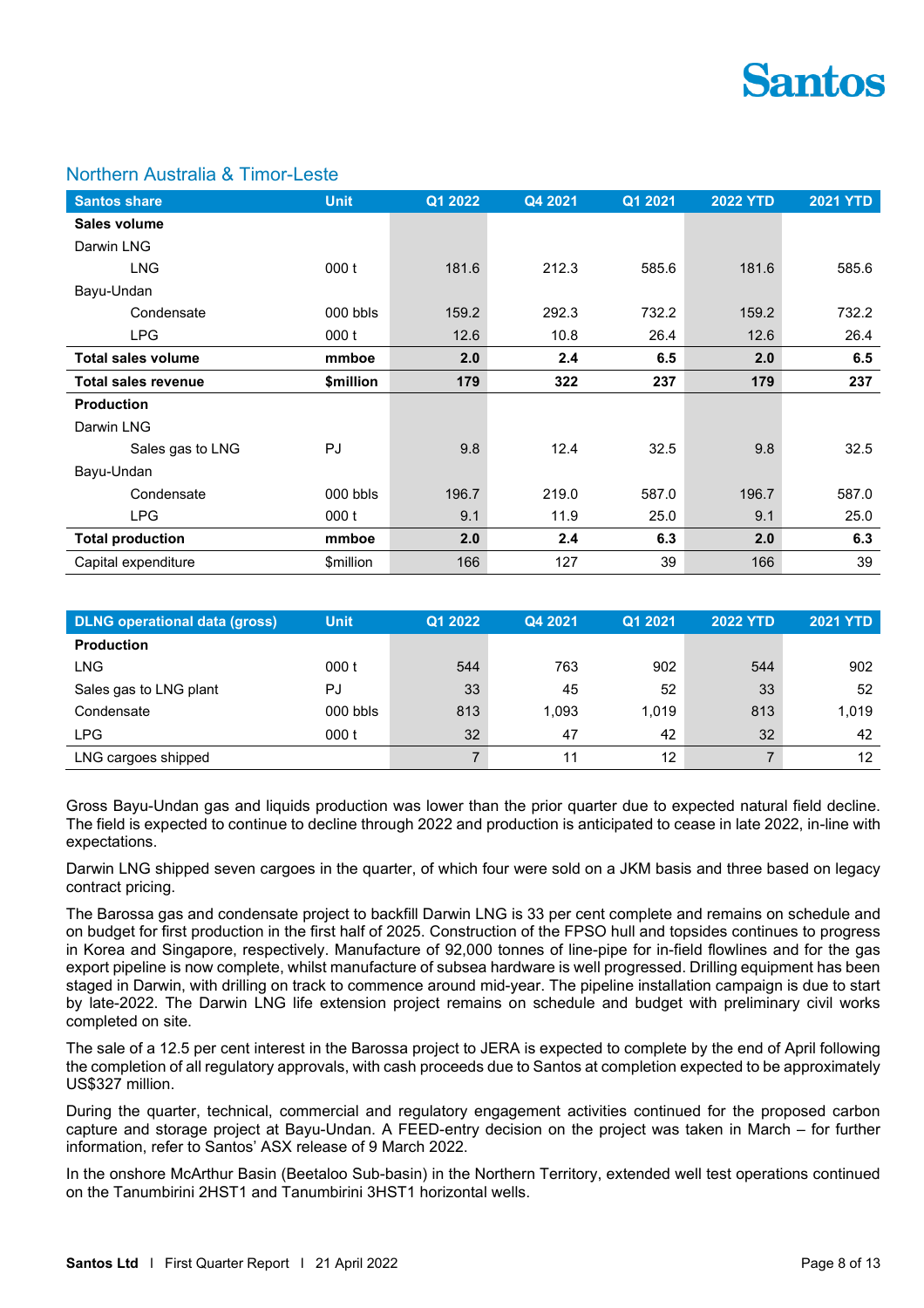

## Corporate, exploration and eliminations (including Alaska)

| <b>Santos share</b> | Unit      | Q1 2022 | Q4 2021 | Q1 2021 | <b>2022 YTD</b> | <b>2021 YTD</b> |
|---------------------|-----------|---------|---------|---------|-----------------|-----------------|
| Total sales volume  | mmboe     | 0.0     | 0.1     | (0.4)   | 0.0             | (0.4)           |
| Total sales revenue | \$million | 17      | 23      | 23      |                 | 23              |
| Capital expenditure | \$million | 28      | 83      |         | 28              |                 |

Sales volumes and revenues in the corporate segment primarily represent gas trading activities.

The Pikka Phase 1 project in Alaska has received all major environmental and regulatory approvals and is progressing FEED activities to be FID-ready by mid-year.

## Capital expenditure

Total exploration, evaluation and development expenditure is summarised in the table below.

| <b>\$million</b>                                | Q1 2022 | Q4 2021 | Q1 2021 | <b>2022 YTD</b> | <b>2021 YTD</b> |
|-------------------------------------------------|---------|---------|---------|-----------------|-----------------|
| <b>Capital expenditure</b>                      |         |         |         |                 |                 |
| Exploration                                     | 59      | 73      | 13      | 59              | 13              |
| Evaluation                                      | 42      | 66      | 57      | 42              | 57              |
| Development and other capex (incl restoration)  | 335     | 354     | 131     | 335             | 131             |
| Capital expenditure excl capitalised interest   | 436     | 493     | 201     | 436             | 201             |
| Capitalised interest                            | 30      | 15      | 9       | 30              | 9               |
| <b>Total capital expenditure</b>                | 466     | 508     | 210     | 466             | 210             |
| <b>Exploration and evaluation expensed</b>      |         |         |         |                 |                 |
| Exploration                                     | 36      | 24      | 8       | 36              | 8               |
| Evaluation                                      | 9       | 34      |         | 9               |                 |
| Total current year expenditure                  | 45      | 58      | 9       | 45              | 9               |
| Write-off of amounts capitalised in prior years |         |         |         |                 |                 |
| <b>Total expensed</b>                           | 45      | 58      | 9       | 45              | 9               |

Capital expenditure in the first quarter comprised US\$190 million in the base business (including \$15 million for restoration costs) and US\$246 million for major growth projects.

## Oil price hedging

1.5 million barrels of oil hedging matured in the first quarter resulting in a loss of US\$33 million before tax.

For the remainder of 2022, 4.5 million barrels of oil equivalent are currently hedged at an average floor price of US\$50 per barrel and an average ceiling price of US\$64 per barrel using a combination of zero cost collars and three-way option structures. For 1.5 million barrels of these hedged volumes, there is also the ability to re-participate at an oil price greater than US\$65 per barrel due to their three-way option structure.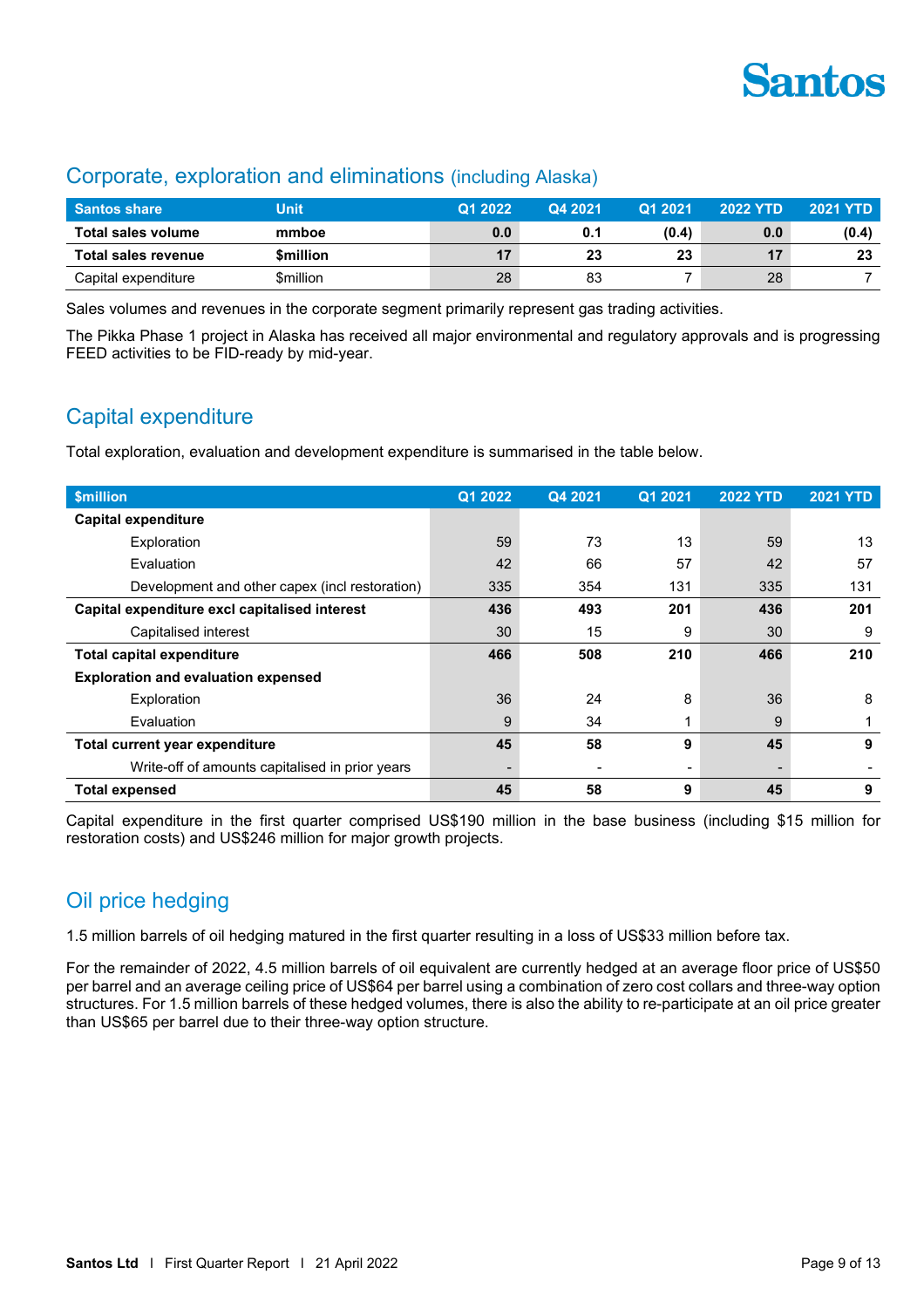

## Seismic activity

The Precipice Creek 2D Seismic Survey was acquired in March adjacent to the Fairview gas field in Queensland. The survey will assist to further delineate nearby CSG plays.

The Keraudren Extension North Phase 2 seismic survey was acquired in the Bedout Sub-basin by the vessel Geo Coral using Shearwater Geoservices.

In the Petrel Sub-basin, offshore Northern Territory, the South-West 3D Marine Seismic Survey was acquired by the vessel Geo Coral using Shearwater Geoservices.

## Drilling summary

#### Exploration / Appraisal wells

| <b>Cooper Basin gas</b> |      |               |                    |  |  |  |
|-------------------------|------|---------------|--------------------|--|--|--|
| <b>Well name</b>        | Area | <b>Santos</b> | <b>Well status</b> |  |  |  |
| Beanbush 3-ST1*         | SA.  | 72 32%        | C&S, successful    |  |  |  |
| Pelican 14              | SA.  | 66.6%         | C&S, successful    |  |  |  |
| Meranji 27              | SA   | 66.6%         | C&S, successful    |  |  |  |

\*Spud in Q4 2021, completed in Q1 2022

| <b>Queensland GLNG gas</b> |             |               |                    |  |  |  |
|----------------------------|-------------|---------------|--------------------|--|--|--|
| <b>Well name</b>           | <b>Area</b> | <b>Santos</b> | <b>Well status</b> |  |  |  |
| Cattle Creek 10            | QLD         | 22.85%        | C&S. successful    |  |  |  |
| Cattle Creek 11            | QLD         | 22.85%        | C&S. successful    |  |  |  |
| Cattle Creek 6             | QLD         | 22 85%        | C&S. successful    |  |  |  |
| Cattle Creek 7             | QLD         | 22.85%        | C&S, successful    |  |  |  |
| Cattle Creek 8             | QLD         | 22.85%        | C&S. successful    |  |  |  |
| Cattle Creek 9             | QLD         | 2285%         | Drillina           |  |  |  |

| <b>Carnarvon Basin gas</b> |             |               |                    |  |  |  |
|----------------------------|-------------|---------------|--------------------|--|--|--|
| Well name                  | <b>Area</b> | <b>Santos</b> | <b>Well status</b> |  |  |  |
| Dancer 1*                  | WA          | 100%          | P&A                |  |  |  |

| <b>Bedout Sub-basin oil and gas</b> |      |               |                    |  |  |
|-------------------------------------|------|---------------|--------------------|--|--|
| Well name                           | Area | <b>Santos</b> | <b>Well status</b> |  |  |
| Pavo 1                              | WA   | 70%           | Oil discovery      |  |  |

\*Spud in Q4 2021, completed in Q1 2022

## Development wells

| <b>Cooper Basin gas</b> |      |               |                                |  |  |
|-------------------------|------|---------------|--------------------------------|--|--|
| <b>Well name</b>        | Area | <b>Santos</b> | <b>Well status</b>             |  |  |
| Coolah 18               | QLD  | 60.06%        | P&A                            |  |  |
| Meranji 25              | SA   | 66.6%         | C&C, successful                |  |  |
| Moomba 226              | SA   | 66.6%         | C&S, successful                |  |  |
| Meranji 24              | SA   | 66.6%         | C&S, successful                |  |  |
| Tirrawarra 96           | SA   | 66.6%         | C&S, successful                |  |  |
| Meranji 26              | SA   | 100%          | C&C, successful                |  |  |
| Moomba 227              | SA   | 66.6%         | C&S, successful                |  |  |
| Bolah 8                 | QLD  | 60.6%         | C&S, successful                |  |  |
| Beckler 8               | SA   | 66.6%         | Drilling                       |  |  |
| Tirrawarra 97           | SA   | 66.6%         | C&S, successful                |  |  |
| Kappa 2                 | QLD  | 60.06%        | C&S, successful                |  |  |
| Kudrieke 3              | SA   | 66.6%         | C&S, successful<br>oil and gas |  |  |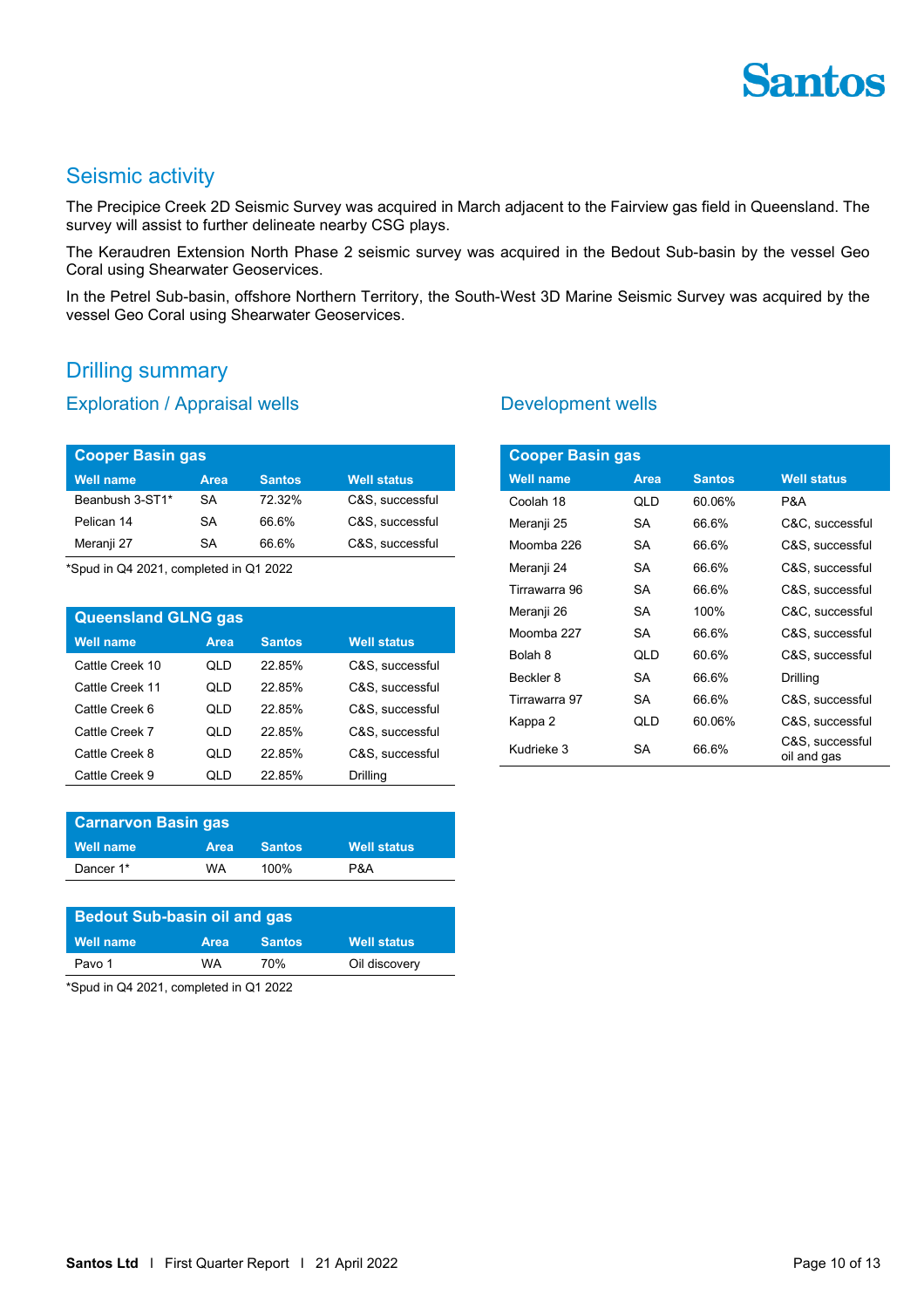# **Santos**

| <b>Queensland GLNG gas</b> |      |               |                                 |  |  |
|----------------------------|------|---------------|---------------------------------|--|--|
| <b>Well name</b>           | Area | <b>Santos</b> | <b>Well status</b>              |  |  |
| AC23-64-1                  | QLD  | 22.85%        | C&S, successful                 |  |  |
| AC23-65-1                  | QLD  | 22.85%        | C&S, successful                 |  |  |
| AC23-66-1                  | QLD  | 22.85%        | C&S, successful                 |  |  |
| AC23-72-1                  | QLD  | 22.85%        | C&S, successful                 |  |  |
| AC23-73-1                  | QLD  | 22.85%        | C&S, successful                 |  |  |
| Bottle Tree 10             | QLD  | 22.85%        | C&S, successful                 |  |  |
| Bottle Tree 11             | QLD  | 22.85%        | C&S, successful                 |  |  |
| Bottle Tree 12             | QLD  | 22.85%        | C&S, successful                 |  |  |
| Bottle Tree 13             | QLD  | 22.85%        | C&S, successful                 |  |  |
| Bottle Tree 14             | QLD  | 22.85%        | C&S, successful                 |  |  |
| Bottle Tree 15             | QLD  | 22.85%        | C&S, successful                 |  |  |
| Bottle Tree 19*            | QLD  | 22.85%        | C&S, successful                 |  |  |
| Bottle Tree 20             | QLD  | 22.85%        | C&S, successful                 |  |  |
| Bottle Tree 5              | QLD  | 22.85%        | C&S, successful                 |  |  |
| Bottle Tree 6              | QLD  | 22.85%        | C&S, successful                 |  |  |
| Bottle Tree 7              | QLD  | 22.85%        | C&S, successful                 |  |  |
| Bottle Tree 8              | QLD  | 22.85%        | C&S, successful                 |  |  |
| Bottle Tree 9              | QLD  | 22.85%        | C&S. successful                 |  |  |
| Castle Hill 41             | QLD  | 22.85%        | C&S, successful                 |  |  |
| Castle Hill 51             | QLD  | 22.85%        | C&S, successful                 |  |  |
| Castle Hill 53             | QLD  | 22.85%        | C&S, successful                 |  |  |
| Castle Hill 54             | QLD  | 22.85%        | C&S, successful                 |  |  |
| Daldowie 17                | QLD  | 30%           | C&S, successful                 |  |  |
| Daldowie 18                | QLD  | 30%           | C&S, successful                 |  |  |
| Daldowie 19                | QLD  | 30%           | C&S, successful                 |  |  |
| FV12-106-1                 | QLD  | 22.82%        | C&S, pending<br>future drilling |  |  |
| FV12-119-1*                | QLD  | 22.82%        | C&S, pending<br>future drilling |  |  |
| FV12-86-1*                 | QLD  | 22.82%        | C&S, successful                 |  |  |
| FV16-30-2                  | QLD  | 22.82%        | C&S, pending<br>future drilling |  |  |
| Glen Evis 2                | QLD  | 30%           | C&S, successful                 |  |  |
| Glen Evis 3                | QLD  | 30%           | C&S, successful                 |  |  |
| Glen Evis 4                | QLD  | 30%           | C&S, successful                 |  |  |
| Glen Evis 5                | QLD  | 30%           | C&S, successful                 |  |  |
| Glen Evis 6                | QLD  | 30%           | C&S, successful                 |  |  |
| Glen Evis 7                | QLD  | 30%           | C&S, successful                 |  |  |

| <b>Queensland GLNG gas</b> |             |               |                    |
|----------------------------|-------------|---------------|--------------------|
| <b>Well name</b>           | <b>Area</b> | <b>Santos</b> | <b>Well status</b> |
| Glen Evis 8                | QLD         | 30%           | C&S, successful    |
| Linga Longa 10             | QLD         | 22.85%        | C&S, successful    |
| Linga Longa 5              | QLD         | 22.85%        | C&S, successful    |
| Linga Longa 6              | QLD         | 22.85%        | C&S, successful    |
| Linga Longa 7              | QLD         | 22.85%        | C&S, successful    |
| Linga Longa 8              | QLD         | 22.85%        | C&S, successful    |
| Linga Longa 9              | QLD         | 22.85%        | C&S, successful    |
| RM13-74-1                  | QLD         | 30%           | C&S, successful    |
| RM13-79-1                  | QLD         | 30%           | C&S, successful    |
| RM13-83-1                  | QLD         | 30%           | C&S, successful    |
| RM13-83-2                  | QLD         | 30%           | C&S, successful    |
| RM13-84-1*                 | QLD         | 30%           | C&S, successful    |
| RM13-84-2                  | QLD         | 30%           | C&S, successful    |
| RM13-88-1                  | QLD         | 30%           | C&S, successful    |
| RM13-93-1                  | QLD         | 30%           | C&S, successful    |
| RM13-94-1                  | QLD         | 30%           | C&S, successful    |
| RM13-99-1                  | QLD         | 30%           | C&S, successful    |
| RM14-48-1                  | QLD         | 30%           | C&S. successful    |
| RM14-57-1                  | QLD         | 30%           | C&S, successful    |
| RM15-65-1                  | QLD         | 30%           | C&S, successful    |
| RM15-66-1                  | QLD         | 30%           | C&S, successful    |
| RM15-76-1                  | QLD         | 30%           | C&S, successful    |
| RM22-17-2                  | QLD         | 30%           | C&S, successful    |
| RM22-22-2                  | QLD         | 30%           | C&S, successful    |
| RM22-23-1                  | QLD         | 30%           | C&S, successful    |
| RM22-24-2                  | QLD         | 30%           | C&S, successful    |
| RM22-25-1                  | QLD         | 30%           | C&S. successful    |
| RM22-28-1                  | QLD         | 30%           | C&S, successful    |
| RM22-30-1                  | QLD         | 30%           | C&S, successful    |
| RM22-31-1                  | QLD         | 30%           | C&S, successful    |
| RM22-33-1                  | QLD         | 30%           | C&S, successful    |
| RM22-34-1                  | QLD         | 30%           | C&S, successful    |
| RM42-07-1                  | QLD         | 30%           | C&S, successful    |
| RM42-10-1                  | QLD         | 30%           | C&S, successful    |
| RM42-11-1                  | QLD         | 30%           | C&S, successful    |
| RM42-12-1                  | QLD         | 30%           | C&S, successful    |
| RM42-14-1                  | QLD         | 30%           | C&S, successful    |

\*Spud in Q4 2021, completed in Q1 2022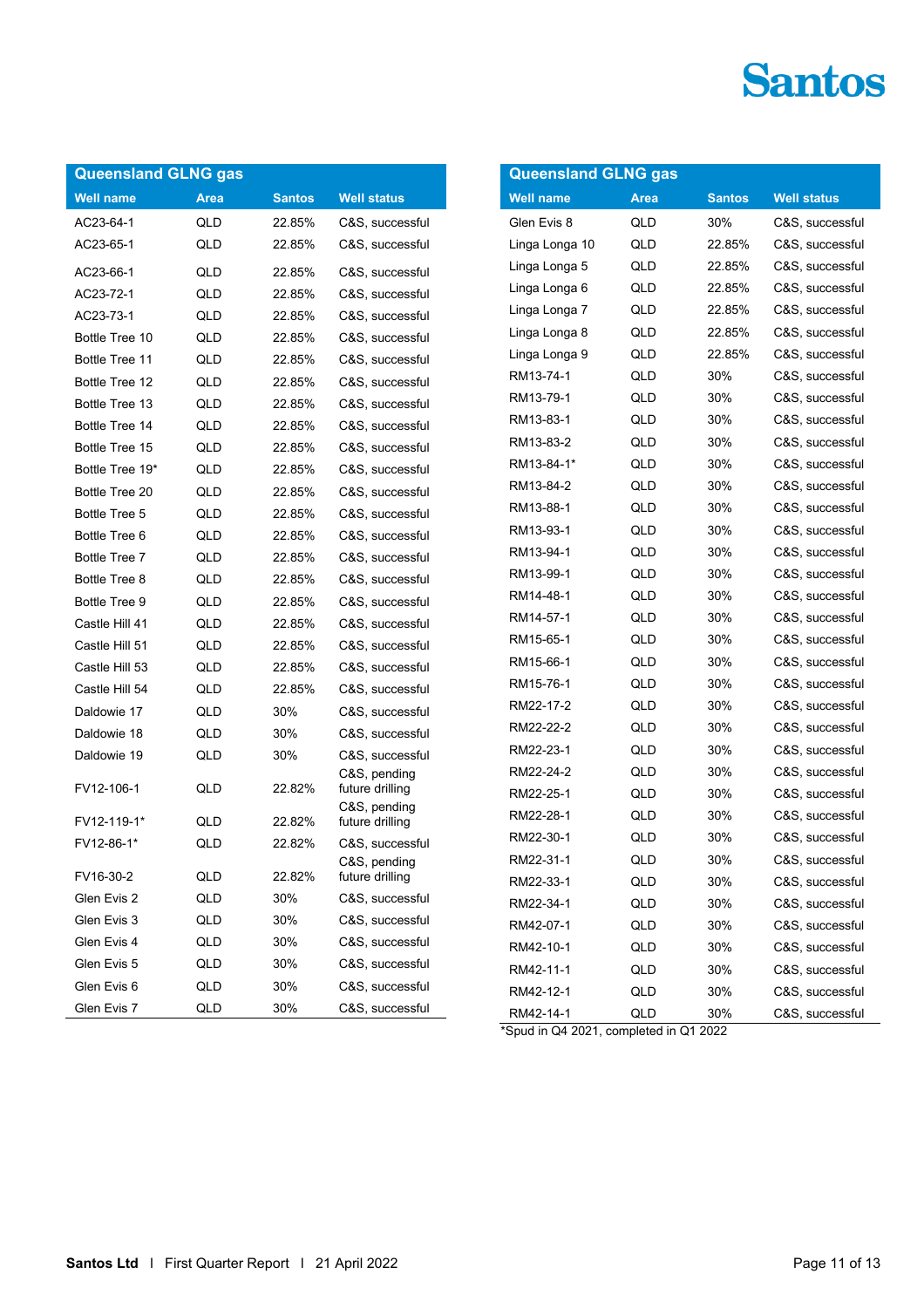

## Definitions, abbreviations and conversion factors

| <b>Definitions</b>             |                                                                                                                                                                                                                                                                                                                                                                                                              |
|--------------------------------|--------------------------------------------------------------------------------------------------------------------------------------------------------------------------------------------------------------------------------------------------------------------------------------------------------------------------------------------------------------------------------------------------------------|
| Clean fuels                    | Clean fuels refer to fuels which have the potential to materially reduce Scope 1, 2 and/or 3 greenhouse<br>gas emissions. Hydrogen is an example of a clean fuel with no end-use combustion emissions and the<br>potential for low Scope 1 and 2 emissions when produced from natural gas combined with CCS or when<br>produced from renewable sources                                                       |
| Cleaner energy / cleaner fuels | Cleaner energy / fuels refer to energy sources that are used for power generation, transport,<br>industrial processes or heating which have lower emissions of greenhouse gases or air pollutants<br>(NOx, SOx and particulates) than other fuel sources. Natural gas is an example of a cleaner fuel and<br>energy source, as it has lower greenhouse gas emissions than coal when used in power generation |
| Net-zero emissions             | Net-zero Scope 1 and Scope 2 greenhouse gas emissions; when referring to Santos, meaning<br>net-zero equity share of these emissions                                                                                                                                                                                                                                                                         |

| <b>Abbreviations</b>   |                                             | <b>Conversion factors</b>  |                               |  |
|------------------------|---------------------------------------------|----------------------------|-------------------------------|--|
| C&C                    | cased and completed                         | Sales gas and ethane, 1 PJ | 171.937 boe x 10 <sup>3</sup> |  |
| C&S                    | cased and suspended                         | Crude oil, 1 barrel        | 1 boe                         |  |
| gas                    | natural gas                                 | Condensate, 1 barrel       | 0.935 boe                     |  |
| <b>DES</b>             | delivered ex-ship                           | LPG, 1 tonne               | 8.458 boe                     |  |
| <b>FEED</b>            | front-end engineering and design            | LNG, 1 PJ                  | 18,040 tonnes                 |  |
| <b>FID</b>             | final investment decision                   | LNG, 1 tonne               | 52.54 mmBtu                   |  |
| <b>FPSO</b>            | floating production, storage and offloading |                            |                               |  |
| GJ                     | gigajoules                                  |                            |                               |  |
| <b>JCC</b>             | Japan Customs-cleared Crude                 |                            |                               |  |
| <b>JKM</b>             | Japan Korea Marker                          |                            |                               |  |
| kbbls                  | thousand barrels                            |                            |                               |  |
| kt                     | thousand tonnes                             |                            |                               |  |
| <b>LNG</b>             | liquefied natural gas                       |                            |                               |  |
| LPG                    | liquefied petroleum gas                     |                            |                               |  |
| m                      | million                                     |                            |                               |  |
| mmbbl                  | million barrels                             |                            |                               |  |
| mmboe                  | million barrels of oil equivalent           |                            |                               |  |
| mmBtu                  | million British thermal units               |                            |                               |  |
| mmscf                  | million standard cubic feet                 |                            |                               |  |
| mt                     | million tonnes                              |                            |                               |  |
| mtpa                   | million tonnes per annum                    |                            |                               |  |
| <b>NFE</b>             | near-field exploration                      |                            |                               |  |
| <b>mBRT</b>            | metres below rotary table                   |                            |                               |  |
| P&A                    | plugged and abandoned                       |                            |                               |  |
| pa                     | per annum                                   |                            |                               |  |
| $\mathsf{P}\mathsf{J}$ | petajoules                                  |                            |                               |  |
| <b>PSC</b>             | production sharing contract                 |                            |                               |  |
| t                      | tonnes                                      |                            |                               |  |
| TJ                     | terajoules                                  |                            |                               |  |